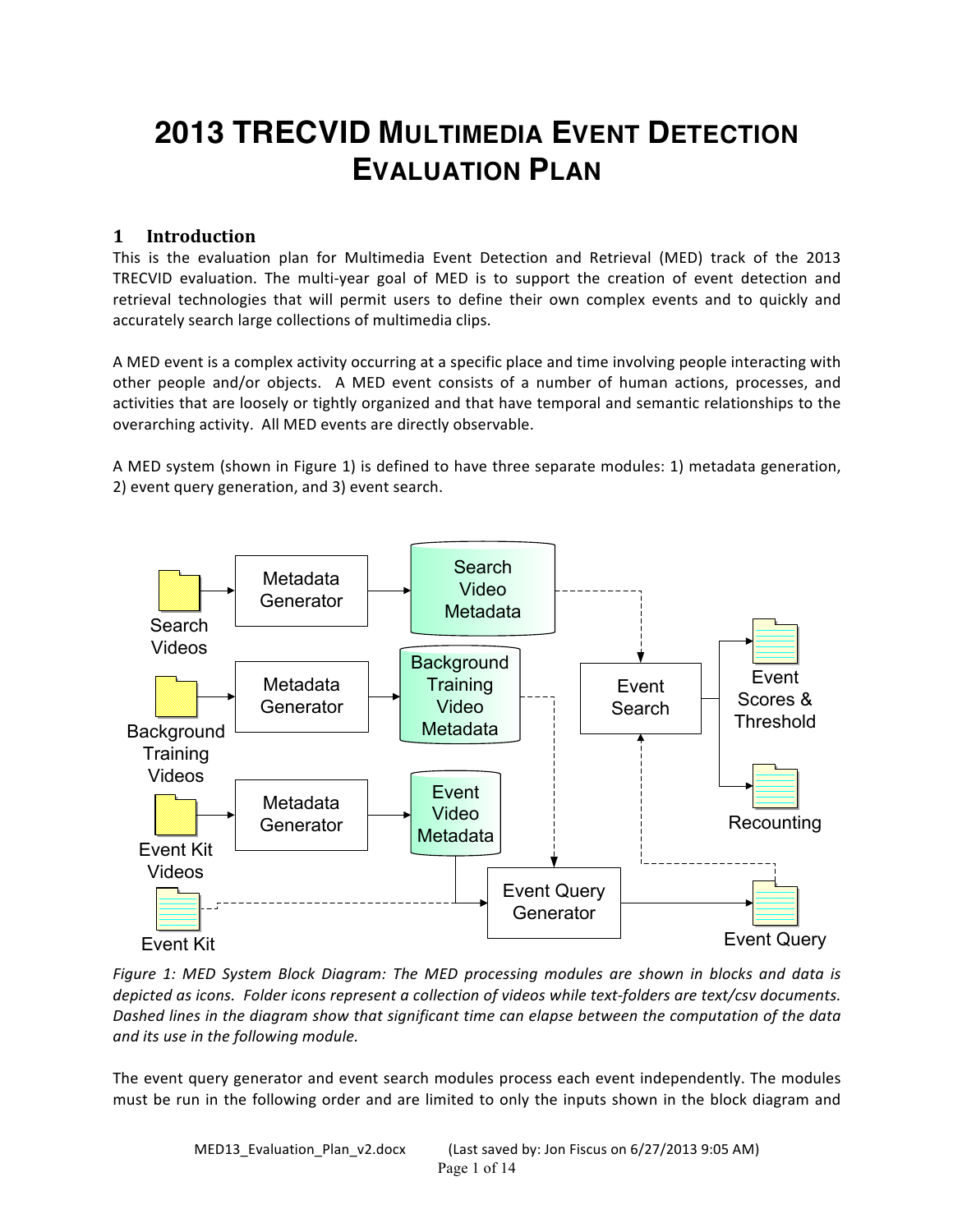described below:

- 1) The metadata generator extracts the video metadata for all videos in the input set. The metadata describes the content of the video that support the event search. Since this must be created prior to event query generation and event search, the metadata must be sufficiently rich such that it could be searched successfully for any event. The metadata generator is used to process 1) the search videos, 2) a common set of background training videos, and 3) each set of example event videos independently.
- 2) The event query generator uses the 1) event kit text, 2) background training video metadata, and 3) event video metadata to create an event query. The event query contains all information needed by the event search module. Participants are encouraged to make the event query human understandable so that, in a future system, a user could edit the event query to tune the event search.
- 3) The event search module searches the search video metadata for the event represented by the event query and creates an event confidence score and recounting for each search video. The event confidence score is a value between 0-1. The module also produces an event threshold score value, a score value above which the system identifies the video as containing the event.

NIST will provide all data inputs defining the event(s) to the MED system for testing and evaluation. No other data is to be used as inputs to the system for evaluation or testing. This data is not allowed to be annotated or altered in any way, and the use of the data as inputs and outputs of the modules of **the system must be strictly observed**. For example, the search video metadata store is not to be used as an input to the event query generator, only the event search.

Participants may use any computer system architecture to run the metadata generator. However, participants must use ONLY a COTS standard personal computing platform to execute the event query generator and the event search. The event searches are to be performed locally and the input and the output of the searches, i.e., the event query, the event confidence scores and the recounting, are to be submitted to NIST as specified below for official scoring and analysis. NIST will be creating a MER Workstation (see the Multimedia Event Recounting track of TRECVID) for evaluation, but participants are encouraged to design their own modules for research and development and to help NIST refine the MER Workstation.

The MED evaluation is open to all that find the task of interest and who are willing to abide by the rules of the evaluation.

# **2 Data Resources**

Internet multimedia data (i.e., video clips containing both audio and video) will be provided to registered MED participants. The data resources, collected by the Linguistic Data Consortium (LDC), consist of publically available, user-generated content. The LDC will be the distribution point for the collection. See http://www.nist.gov/itl/iad/mig/med13.cfm for data format, licensing, and acquisition instructions.

MED data resources will consist of 1) test and evaluation event kits, 2) evaluation search videos, 3) two test search video collections, and 4) research resources. These are described in more detail in the following subsections.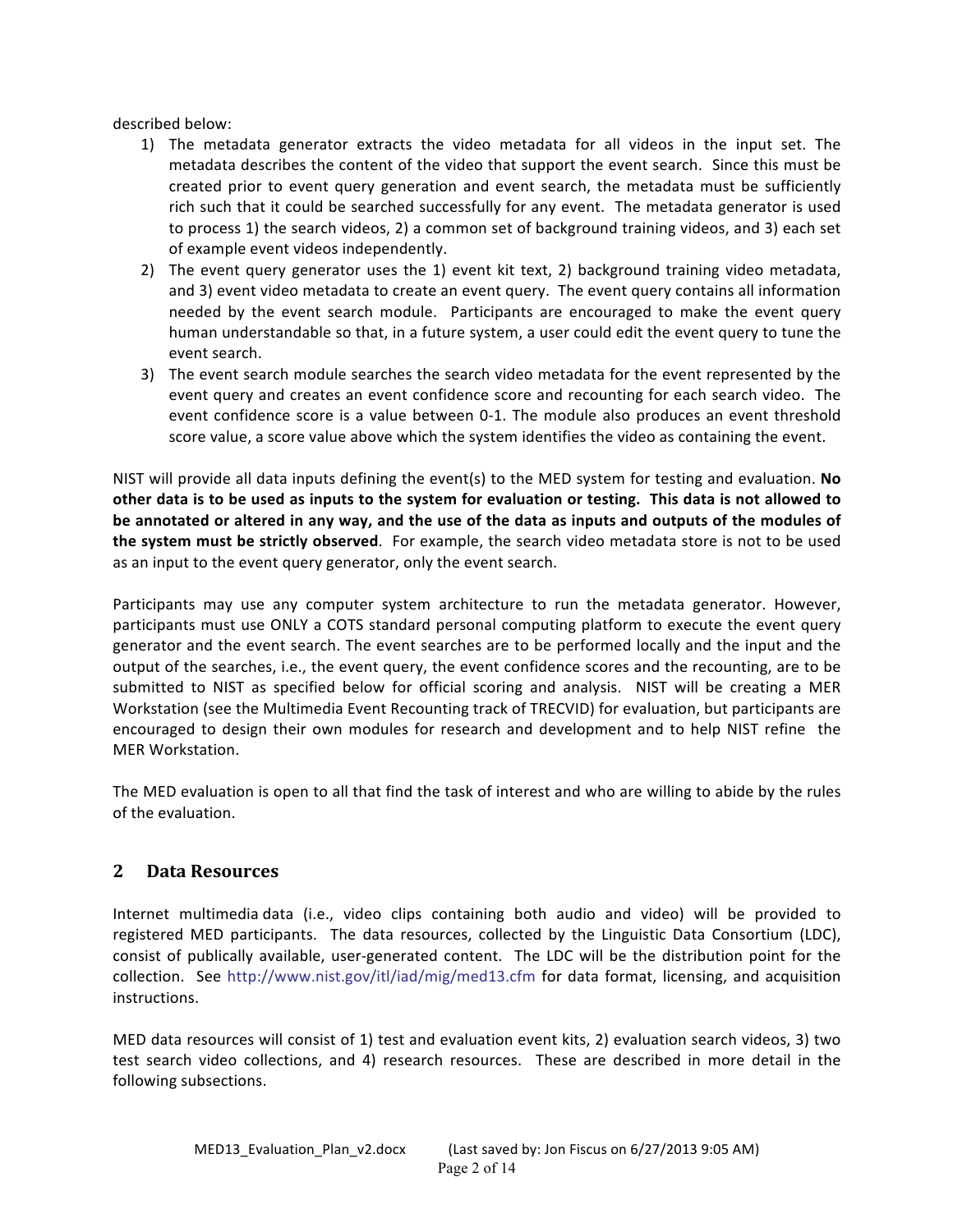# **2.1 Event Kits**

There will be 40 events in MED13 divided into two sets, pre-specified (PS13) and ad-hoc (AH13), each containing 20 events. The event names of the PS events are listed in Table 1. The AH13 events will be revealed according to the TRECVID master schedule.

| <b>Pre-Specified Events for MED13</b> |                                          |  |
|---------------------------------------|------------------------------------------|--|
| <b>From MED11</b>                     | <b>From MED12</b>                        |  |
| E006 - Birthday party                 | E021 - Bike trick                        |  |
| E007 - Changing a vehicle tire        | E022 - Cleaning an appliance             |  |
| E008 - Flash mob gathering            | E023 - Dog show                          |  |
| E009 - Getting a vehicle unstuck      | E024 - Giving directions                 |  |
| E010 - Grooming an animal             | E025 - Marriage proposal                 |  |
| E011 - Making a sandwich              | E026 - Renovating a home                 |  |
| E012 - Parade                         | E027 - Rock climbing                     |  |
| E013 - Parkour                        | E028 - Town hall meeting                 |  |
| E014 - Repairing an appliance         | E029 - Winning race without a vehicle    |  |
| E015 - Working on a sewing project    | E030 - Working on a metal crafts project |  |
|                                       | Tablo 1: MED13 Evaluation Evonte         |  |

*Table 1: MED13 Evaluation Events*

The event kit text as a whole defines the event. The event kit text consists of:

- Event name: A mnemonic title for the event
- Event definition: A textural definition of the event.
- Event explication: An expression of some event domain-specific knowledge needed by humans to understand the event definition.
- Evidential description: A textual listing of some attributes that are often indicative of an event instance. The evidential description provides a notion of some potential types of visual, acoustic, and temporal evidences indicating the event's existence. This is not an exhaustive list nor is it to be interpreted as required evidence.

Events kits may also be accompanied by a set of event videos examples that illustrate some, but not all, possible realizations of the event. The evaluation will support event queries with a varying number of positive event video examples.

- 1. **OEx**: No example video clips will accompany the event kits.
- 2. **10Ex**: 10 positive clips and up to 5 miss clips (i.e., non-positive clips) will accompany the event kits. This is the eventual goal of a MED system.
- 3. **100Ex**: 100 positive clips, and up to 50 miss clips will accompany the event kits.

To support training of an event, a common set of background training videos will be defined as input to the event query generator. Note that both the set of example event videos and the background training videos will be run through the metadata generator before the event query generation is run.

Participants are allowed to use the pre-specified event kits, event example videos, and the background training videos for testing their system development. Therefore, participants are not allowed to alter, amend, or annotate these data in any way. The relevance labels will be provided in "reference database" (defined in section 3.1) containing only markings for positive and miss clips.

# **2.2 Test Search Video Collections**

Two test search videos are to be used for teams to test their MED performance and publish results on a common data. To provide a common set, regardless of new event videos to be added in the future,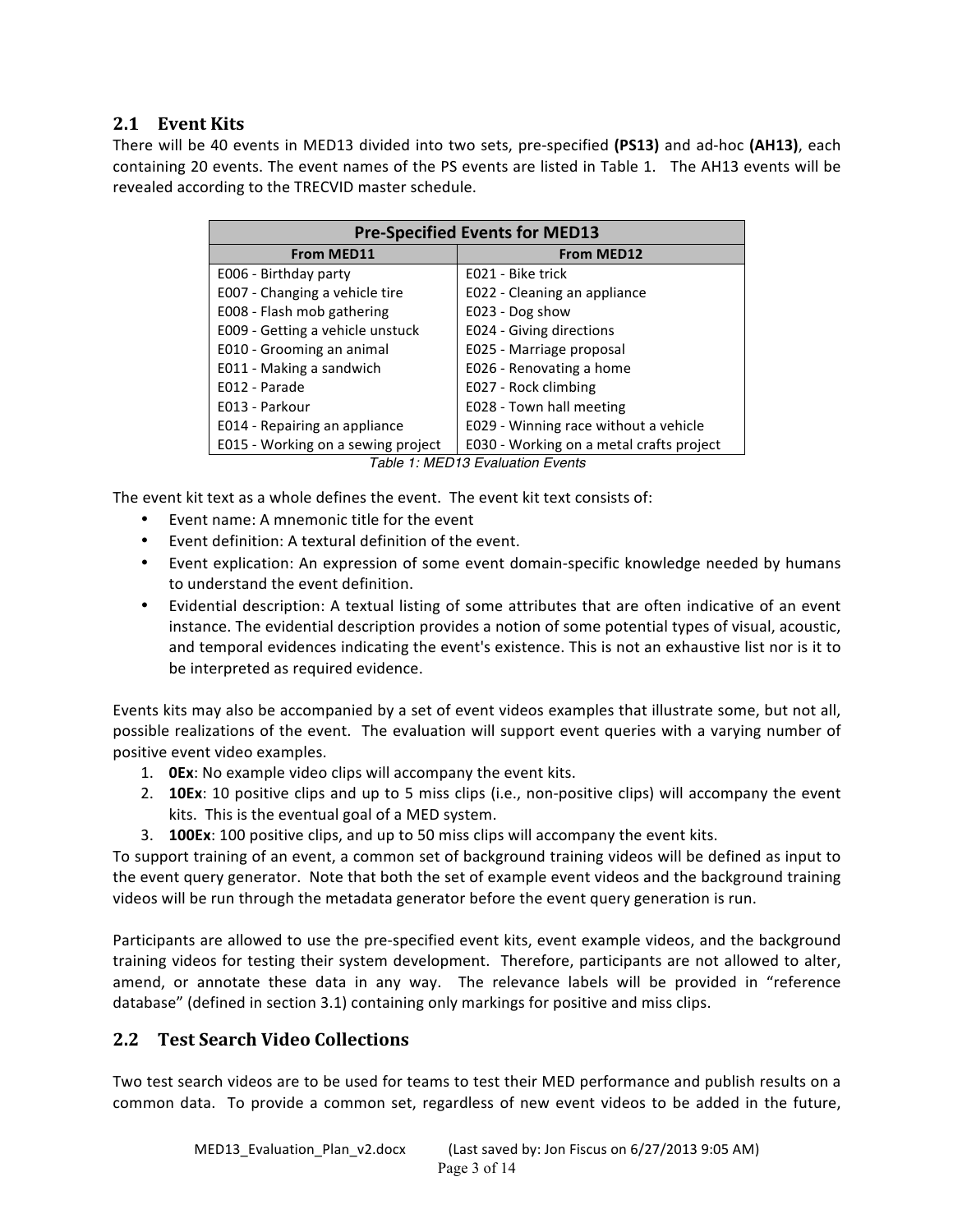teams must form a search video set before running the event search.

The test search videos are structured into three components to make two collections:

- 1. MED Test Background Set (approximately 23,000 video clips)
- 2. Kindred Background Set (approximately 10,000 video clips), and
- 3. Event Positive Search Video Sets, one for each event, which are used with both the MED Test and Kindred Background sets.

To create the search set for testing, the frozen background video metadata will be combined with the frozen event search video's metadata and potentially re-indexed.

The metadata generator module should be run on each of these event sets independently. NIST will distribute sets of database files for the MED Test and Kindred Test collections that contain the merge of the background and positive search set videos.

In the system diagram, Figure 1, note that the search videos are used in the following way:

- Search video sets must be automatically processed to create the search video metadata which must be frozen (i.e., it may not be regenerated or augmented).
- The search videos are NOT input to the event query generation module and therefore cannot influence the event query generation.
- No training or tuning of the system parameters is permitted on the test or evaluation search videos. Therefore, the test search sets may not be annotated or altered in any fashion.

The teams should exercise the appropriate caution with the test search set to keep this independent of the research and training in order to provide a good rigorous test required for quality publications.

# **2.3 Evaluation Search Videos**

Participants will be provided a set of evaluation search videos called the Progress Search Set. The Progress Search Set will be used for "blind" testing for MED12, MED13, MED14, and MED15 and therefore ground truth are not provided with this data.

Participants will have the choice of processing the full set of search videos or a smaller set:

- 1. **PROGSub:** Progress Evaluation Subset: a subset of the Progress Search Set consisting of approximately 32,000 videos
- 2. **PROGFull:** Progress Search Set: a set of approximately 98,000 videos

Participants must adhere to the same rules as outlined for the test data and the following additional rules for any evaluation search video sets:

- Participants must not attempt to gain knowledge of an evaluation search set properties or content by manually inspecting the video, clip metadata, output of the processing, or statistics developed during the processing.
- The evaluation search sets are only to be used as part of an official evaluation submission to NIST MED-MER evaluation.
- The evaluation search videos and their metadata stores must be deleted from systems (or made inaccessible) after each year's MED evaluation ends and re-copied and metadata generation applied the following year.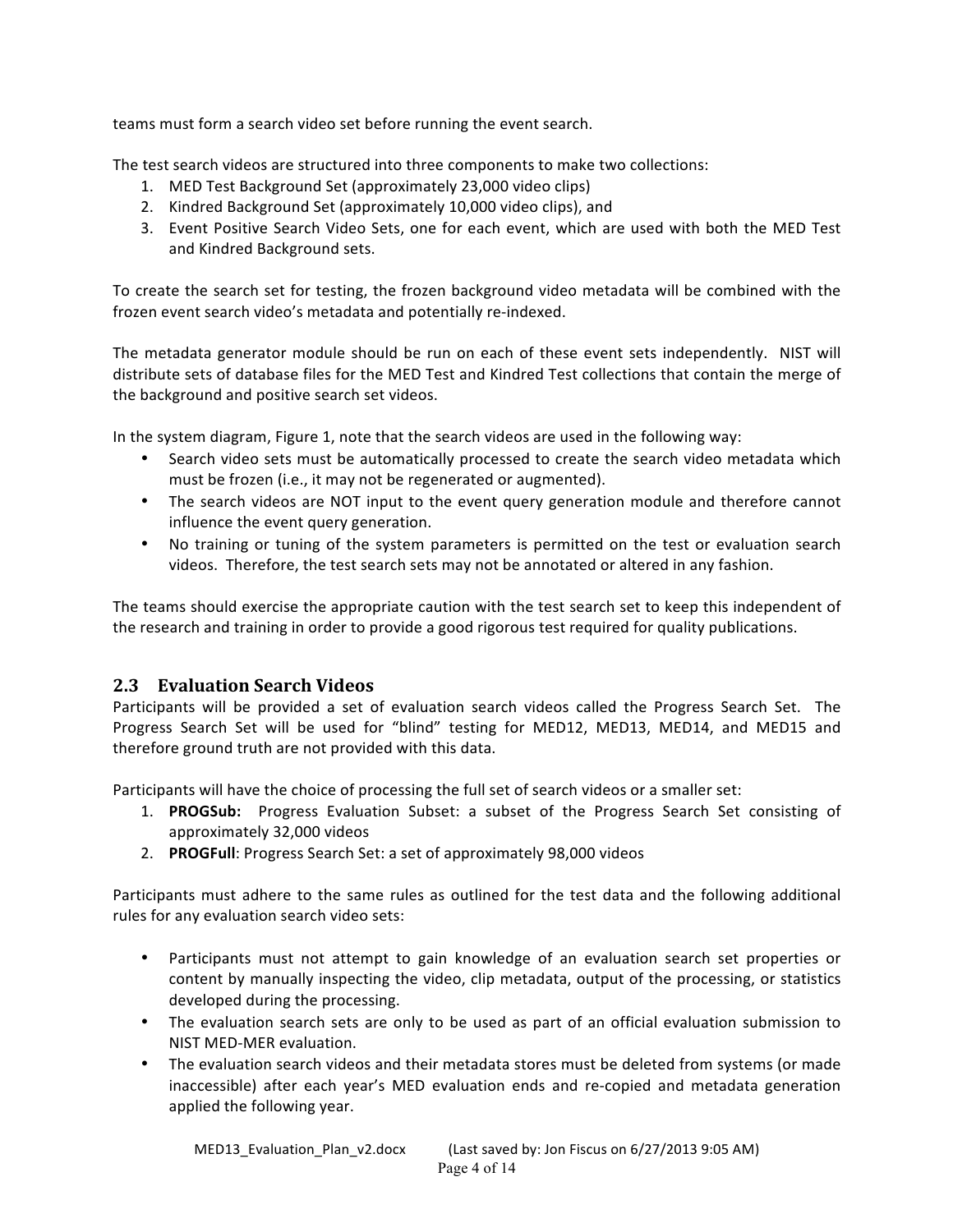# **2.4 Research Resources**

The goal of MED is to perform a general ad-hoc search for an event using few exemplars. Teams will conduct research to achieve this goal. To this end, NIST/LDC will provide some data for the purposes of research: 

- 1. Research video data with ground truth,
- 2. Research event kits for E001-E005 and E016-E020.

Participants may use the research resources for research and development of their system software components. These resources may be altered, amended or annotated in any way participants need to facilitate their research. However, none of these resources may be annotated in a public forum, (e.g., Amazon Mechanical Turk) unless the data is shared with all participants in MED before used by the team collecting the annotations. Most importantly, none of the research resources or team added annotations may be used as direct inputs to the MED system.

Teams are also permitted to download their own research data from the Internet as long as they comply with all legal, licensing, and end-user agreements for the data. Downloaded videos MUST NOT be used to extend the pool of event videos for search in any way.

# **3 Evaluation Conditions**

All evaluation conditions are options that the participants have in submitting results for evaluation. These options are:

- 1. Search Video Set (see Section 2.3)
- 2. Event Set (see Section 2.1)
- 3. Event Kit Type (see Section 2.1)

In addition, MED is also sponsoring several options for contrastive runs so that performers can evaluate their sub-systems on multimedia components: i.e.,

- Optical Character Recognition (OCR) only
- Automatic Speech Recognition (**ASR**) only
- Non-OCR visual (Visual) only
- Non-ASR audio (Audio) only

To minimally participate in MED, participants must create an encoded feature and concept based system<sup>1</sup>, process the minimal progress search set, provide results for the 20 pre-specified events provided in 2013, and used the extended (100EX) event kits. To fully participate in MED, teams must create all four types of component systems of their fully integrated system, process the full Progress Collection, and process both pre-specified and ad-hoc event kits with the 100EX, 10EX, and OEX conditions.

 $<sup>1</sup>$  To the extent possible.</sup>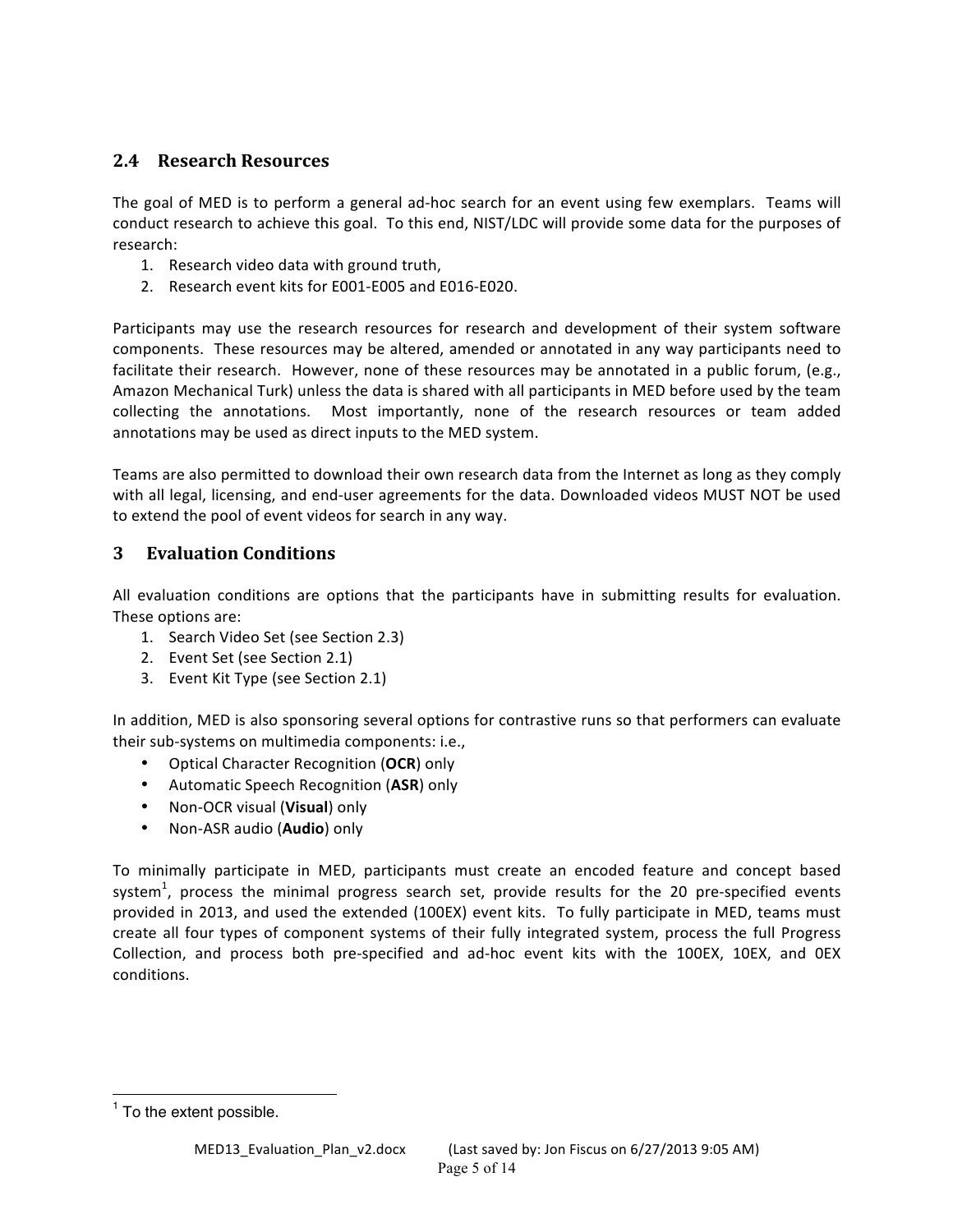The following table indicates the required, optional and full conditions for MED:

| <b>Condition</b>        | <b>Required</b> | <b>All Possible</b>                          |
|-------------------------|-----------------|----------------------------------------------|
| <b>Subsystem Type</b>   | <b>FullSys</b>  | FullSys, OCRSys, ASRSys, Visualsys, AudioSys |
| <b>Search Video Set</b> | PROGSub or      | PROGFull                                     |
|                         | <b>PROGFull</b> |                                              |
| <b>Events Processed</b> | <b>PS13</b>     | PS13, AH13                                   |
| <b>Event Kit Videos</b> | 100Fx           | 100Ex, 10Ex, 0Ex                             |

Therefore, participants that are participating minimally in MED provide the MED run to the NIST T&E Team:

- FullSys-PROGSub-PS13-100Ex or
- FullSys-PROGFull-PS13-100Ex

Full participation would mean teams would submit 30 runs, i.e., for each system type (SysType = {FullSys, OCRSys, ASRSys, VisualSys, AudioSys}):

- SysType-PROGFull-PS13-100Ex
- SysType-PROGFull-PS13-10Ex
- SysType-PROGFull-PS13-0Ex
- SysType-PROGFull-AH13-100Ex
- SysType-PROGFull-AH13-10Ex
- SysType-PROGFull-AH13-0Ex

After minimal participation, teams are invited to do any of the full participation runs.

# **3.1 Event Training Inputs**

Event training inputs will be specified through a set of three Comma Separated Value  $(CSV)^2$  tables which will be provided (and named) for each evaluation condition (e.g., 100EX, 10Ex, and 0EX)<sup>3</sup>:

- The Event Database \* EventDB.csv files This two-column table defines the **EventID** and **EventName**.
- The Clip Database \* ClipMD.csv files This five-column table contains the metadata for each clip in the collection. The fields are **ClipID**, **MEDIA\_FILE, CODEC, MD5SUM, DURATION**.
- Judgment Database \*\_JudgmentDB.csv This table specifies the exemplars to be associated with event kits. The three columns with data are ClipID, EventID, and INSTANCE\_TYPE (either "positive" or "near\_miss"). Note that 10Ex exemplars are also included in the 100Ex condition but the 100Ex videos cannot be included in the 10Ex condition.

 $2$  See Appendix C for the CSV file format specification.

<sup>&</sup>lt;sup>3</sup> These tables are the authoritative sources for system inputs. Participants should avoid using directory listings of the collections as inputs because the tables are an experimental control mechanism.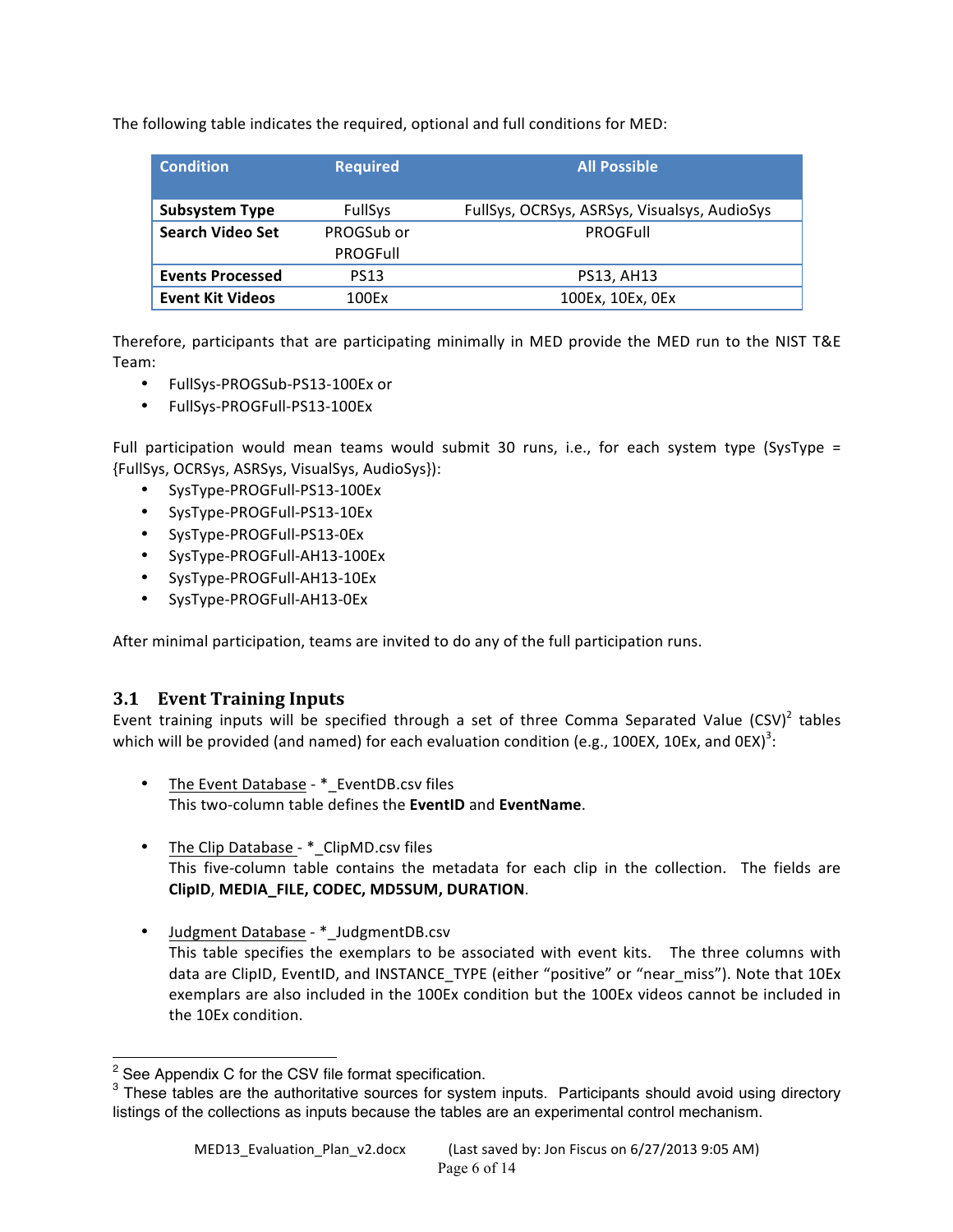# **3.2 System Outputs and Documentation**

Teams are allowed to submit runs as specified above. For each submitted run to be considered complete and valid, participants must provide the information requested in this section. The requested information is a crucial element required for the research community to properly interpret the performance results.

## **3.2.1 System Description**

The purpose of the system description document is to provide a list of the resources and techniques used to build the MED system and identify the computing resources and time required to process the test set.

*Each* submission must include a system description which describes:

- the algorithms used for each of the modules,
- the hardware components used and computation times of the metadata generation, event query generation, and event search modules
- the metadata store size

See Appendix B section B.1 for the template that covers the *minimum* requirements of the system description document.

#### **3.2.2 Event Search Reporting**

A MED system processes the metadata store detecting instances of each event independently. For each system submission, two output files must be created using Experiment Identifiers (EXP-ID) which describe the characteristics of the run (see Appendix B for the definition of *EXP-ID*):

1. <EXP-ID>.threshold.csv

Each line will contain information pertaining to the processing of a single event. Events not processed should not be included in the file. The 5 fields in this file are as follows.

- EventID: The Event ID processed copied from the event database file.
- DetectionThreshold: A value of the system-supplied threshold.
- DetectionTPT: A value indicating the number of hours used during the *event search phase* for the event.
- **EAGTPT**: A value indicating the number of hours used during the *event query generation phase* for the event.
- **EMDTPT**: A value indicating the number of hours used to generate the metadata for the "Event Kit Videos".
- **EBGMDTPT:** A value indicating the number of hours used to generate the metadata for the "Background Training Videos". The values for this column may be identical if the clips processed are re-used across events.
- **SEARCHMDTPT:** A value indicating the number of hours used to generate the metadata for the "Search Videos". The value MUST be identical for all events.
- 2. <EXP-ID>.detection.csv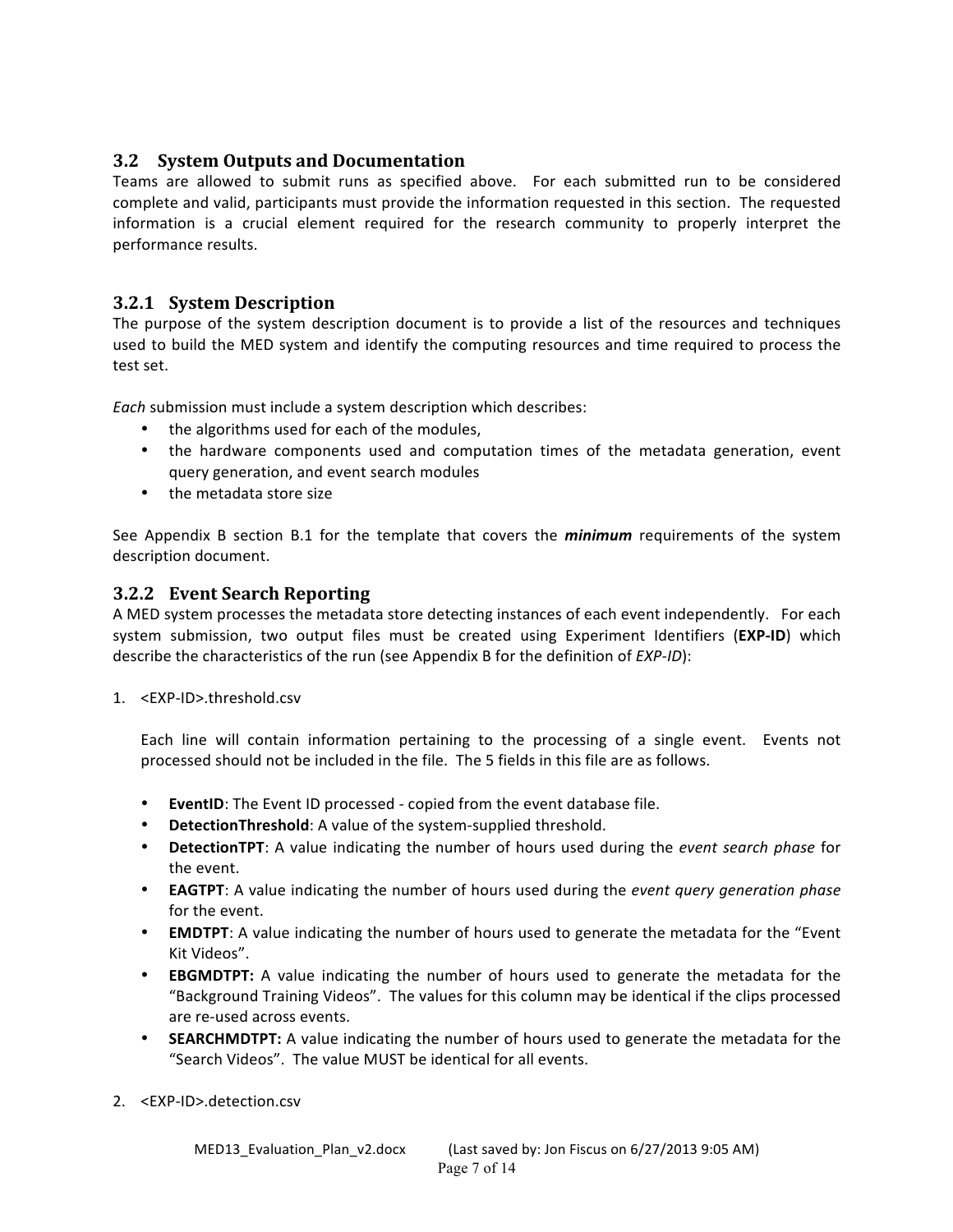Each line will contain information pertaining to the processing of a single trial. The 2 fields in this file are as follows.

- 1. **TrialID**: The Trial ID processed copied from the input trial index file.
- 2. **Score**: A probability value between 0 (low) and 1 (high) representing the system's confidence that the event is present in the clip.

#### **4 Evaluation Measures**

System output will be evaluated by how well the system retrieves and detects MED events in evaluation search video metadata and by the computing resources used to do so. The determination of correct detection will be at the clip level, i.e. systems will provide a response for each clip in the evaluation search video set. Participants must process each event independently in order to ensure each event will be scored independently.

For each event, a MED system produces a threshold value and an event confidence score between 0.0 and 1.0 for each video in the search set. This score will be used to rank the videos, in descending order. Using ground truth, the rank of each true-positive event video will be computed by NIST forming a rank vector, **rank**(tp) where tp = 1 to P<sub>E</sub> and P<sub>E</sub> is the total number of positives for the event. Videos with identical scores will be ranked randomly.

Precision and Recall can be computed for each position in the rank vector. Recall, Recall(tp) is the index of the rank vector tp divided by the total number of positive videos  $P_F$ . Precision, **Prec**(tp), is the index of the rank vector, tp, divided by the rank of that positive, rank(tp).

#### **4.1 Primary Measures**

Retrieval Metric: Mean Average Precision, MAP

For a set of events (i.e., PS13 and AH13), the mean average precision (*MAP*) score will be computed as:

$$
MAP = \frac{1}{Q} \sum_{q=1}^{Q} AP(q)
$$

where Q denotes the number of different events and  $AP(q)$  is the average precision for event q.

$$
AP(q) = \frac{1}{P_E} \sum_{tp=1}^{P_E} \text{Prec(tp)} = \frac{1}{P_E} \sum_{tp=1}^{P_E} \frac{tp}{\text{rank(tp)}}
$$

where  $P_E$  denotes the number positives of event q.

#### Detection Metric: Minimum Acceptable Recall, R<sub>o</sub>

For a set of events (i.e., PS13 and AH13), the mean minimal acceptable recall, MRo will be computed as:

$$
MR_0 = \frac{1}{Q} \sum_{q=1}^{Q} R_0(q)
$$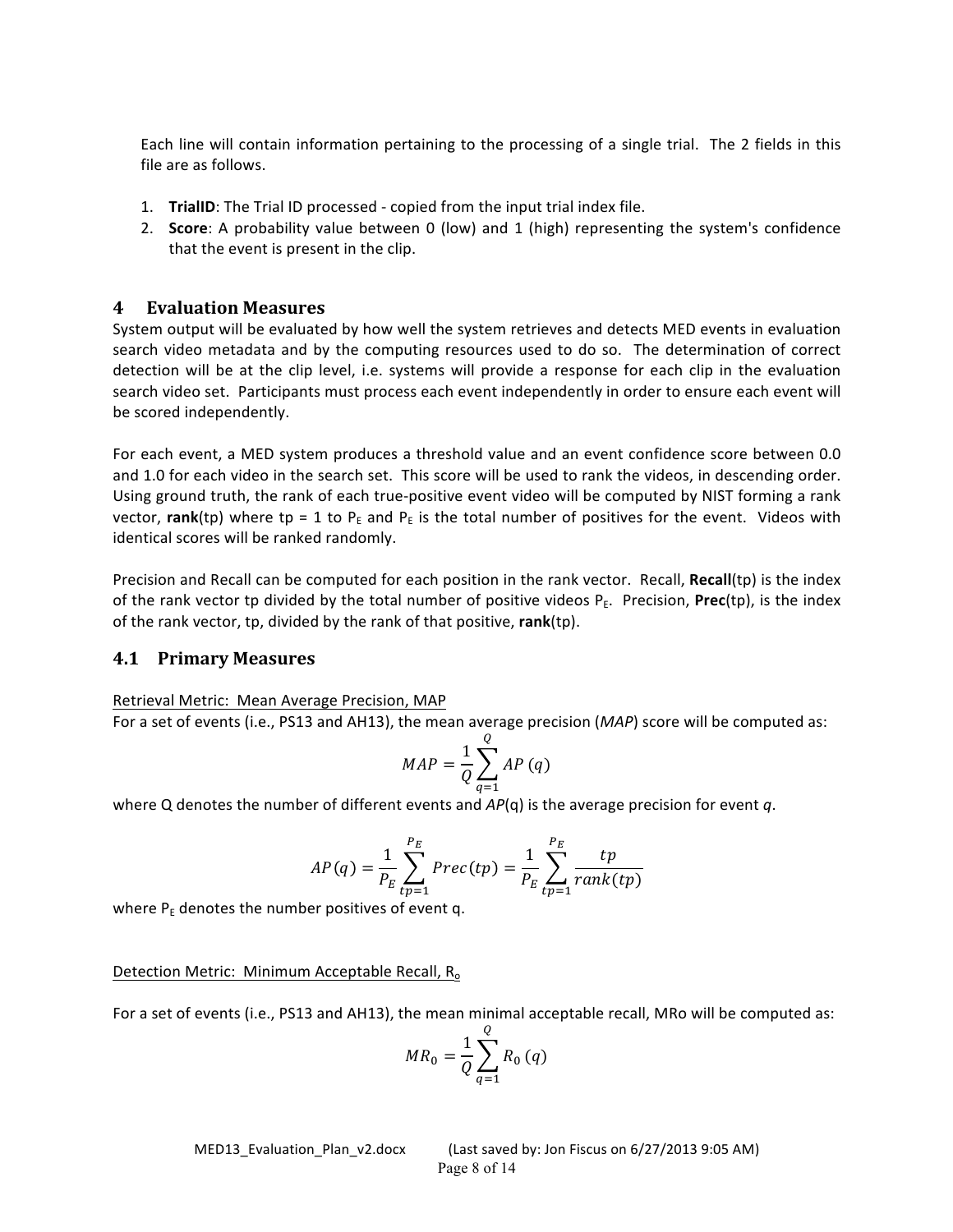where Q denotes the number of different events and  $Ro(q)$  is the minimal acceptable recall for event q and is computed as:

$$
R_o(q) = Recall(T_q) - 12.5 * \frac{rank(T_q)}{V}
$$

Where Recall(T<sub>q</sub>) and rank(T<sub>q</sub>) is the recall and rank at the threshold T for event q, and V is the total number of videos in the search set.

#### Metadata Generation Processing Speed

NIST will report the **real-time** factor to complete all steps necessary to build the metadata store.

*Real-time* factor is the Total Processing Time (TPT) for the process (as reported in the system description) divided by the number of hours of video in the test collection. TPT is the wall clock time (in hours) used during a computation phase, including  $I/O$ , from start to finish. The processing time for parallelized sub-steps adds to TPT as a single step. The processing time for metadata "shared" across sites, e.g., speech transcription, person tracking, etc. (including time used to incorporated data into the metadata store) adds to TPT as a single-step.

#### Event Query Generation Processing Speed

NIST will report the *real-time* factor for each event processed during the event query generation phase. 

#### Event Search Processing Speed

NIST will report the *real-time* for each event processed during event search.

#### **4.2 Diagnostic Measures**

Diagnostic measures will be provided in software for participants to run on the test search videos. Diagnostic measures will not be provided as part of the evaluation to keep the content of the evaluation search videos blind. These diagnostic measures include:

#### Recall-Percent Rank Curves

Graphical performance assessment uses the recall as a function of the system's percent rank. Percent rank is computed by dividing rank by the total number of videos in the search set, V.

#### **4.3 Evaluation Tools and Command Line Example**

NIST will use the Detection EVAluation (DEVA) tools within the NIST Framework for Detection Evaluation (F4DE) toolkit to score the evaluation submissions. The TRECVID MED11 Scoring Primer document (DEVA/doc/TRECVid-MED11-ScoringPrimer.html within the F4DE release and is essentially identical to the tool usage for MED13) contains instructions for how to use the scorer. NIST will use the following command line to evaluate MED systems.

```
%	DEVA_cli\
--profile MED13\
--outdir <OUTPUTDIR> \
--refcsv <DATA>_Ref.csv \
```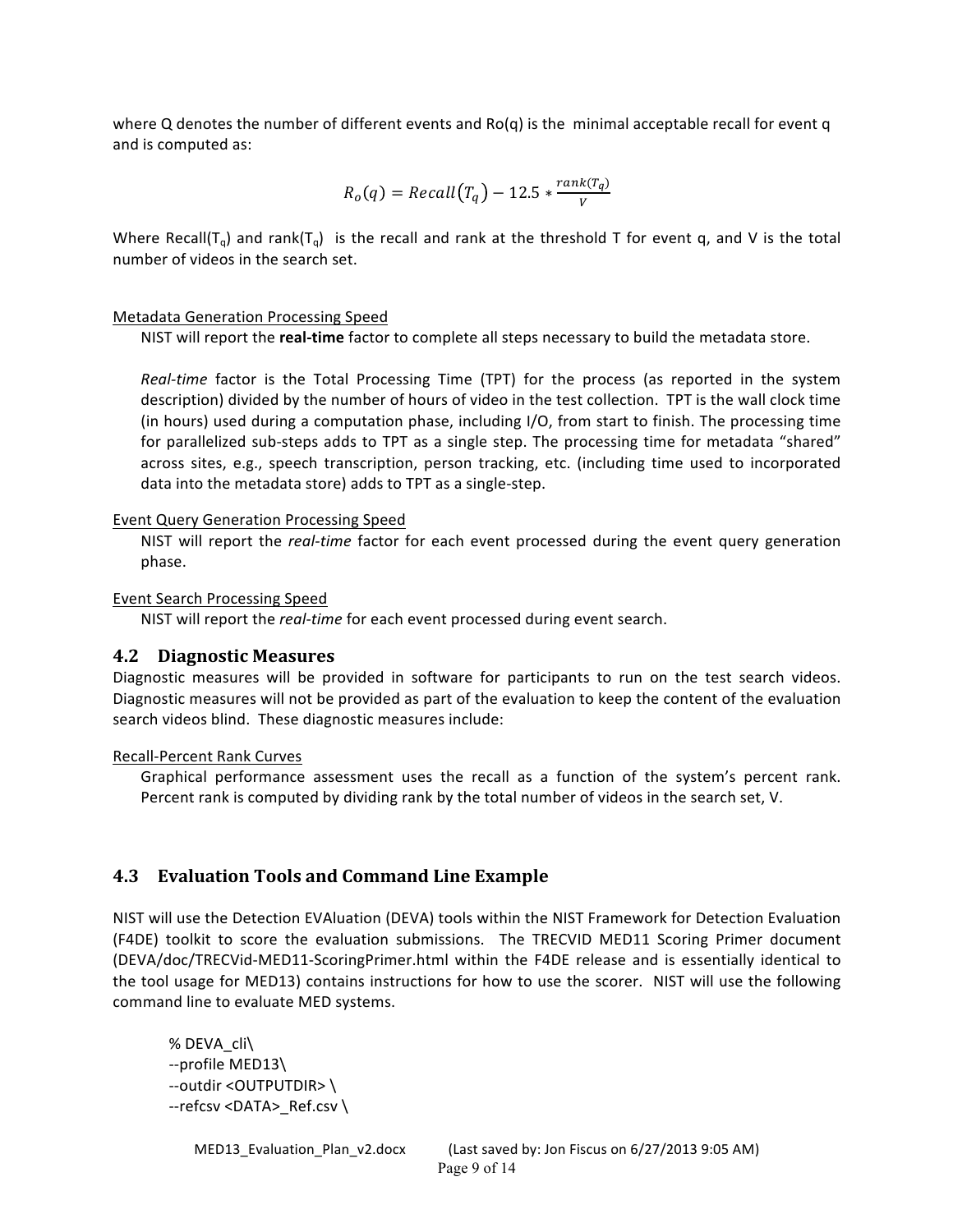--syscsv <EXP-ID>.detection.csv:detection \ --syscsv <EXP-ID>.threshold.csv:threshold \ <DATA>\_TrialIndex.csv:TrialIndex \ <DATA>\_ClipMD.csv:ClipMD \ <DATA>\_JudgementMD.csv:JudgementMD \ <DATA>\_EventDB.csv:EventDB

Where,

- < OUTPUTDIR> is the pre-existing output directory
- <EXP-ID> is the Experimental ID defined in Appendix B
- <DATA> is the data set as defined in Appendix B

## **5 Result Submission Instructions**

See Appendix B

#### **6 Schedule**

For TRECVID related schedule information please consult the main schedule on the TREVID 2013 web site.

#### **7 References**

None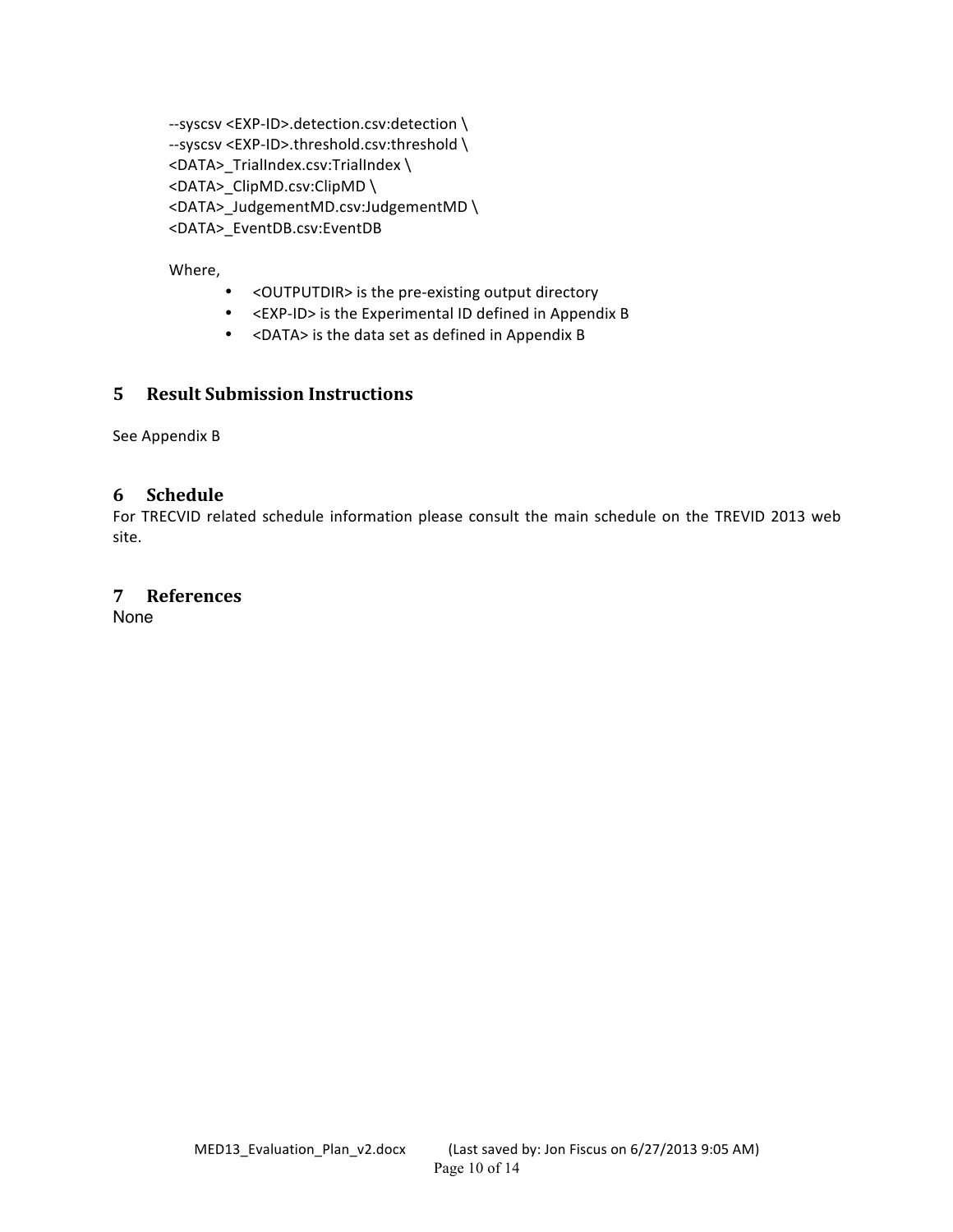# **Appendix B: Submission Instructions**

The packaging and file naming conventions for MED13 relies on Experiment Identifiers (EXP-ID) to organize and identify the files for each evaluation condition and link the system inputs to system outputs. Since EXP-IDs may be used in multiple contexts, some fields contain default values. The following section describes the EXP-IDs.

The following EBNF describes the EXP-ID structure:

```
EXP-ID ::= <TEAM>_ MED13_ <SYS>_ <SEARCH>_ <EVENTSET>_<EKTYPE>_<VERSION>
where
       <TEAM> ::= your Short TRECVID Team Name. "+" or "_" characters are not allowed.
       <SYS>::=either "FullSys", "OCRSys", "ASRSys", "VisualSys", "AudioSys"
       <SEARCH> ::= either "MED13DRYRUN", "PROGSub" or "PROGAll"
       <EVENTSET>	:== either	 "PS"	 or	 "AH"	for	 Pre-Specified	 or	 Ad-Hoc tasks	 respectively as	
             defined in Section 2.1.
       <EKTYPE> :== either "100Ex", "10Ex", "0Ex"
       \leVERSION> ::= 1..n (with values greater than 1 indicating multiple runs of the same
             experiment/system)
```
Note: there can be only one system submission per TEAM.

In order to facilitate transmission to NIST and subsequent scoring, submissions must be made using the following protocol, consisting of three steps:  $(1)$  preparing a system description,  $(2)$  packaging system outputs and system descriptions, and (3) transmitting the data to NIST.

#### **B.1 System Descriptions**

Documenting each system is vital to interpreting evaluation results. As such, each submitted system, (determined by unique experiment identifiers), must be accompanied by a system description with the following information.

#### *Section 1 Experiment Identifier(s)*

List all the experiment IDs for which system outputs were submitted. Experiment IDs are described in further detail above.

#### *Section 2 System Description*

A brief technical description of your system.

#### *Section 3 Metadata Generation System Hardware Description and Runtime Computation*

Describe the hardware setup(s) to perform the metadata generation phase and report the Total Processing Time (TPT) as defined in Section 4.1. The phase may be broken down into sub-steps in which case the hardware and processing time of each sub-step must be documented in the system description. The TPT must also be placed in the system's \*.threshold.csv file per Section 3.2.2.

A hardware setup is the aggregate of all computational components used to perform this phase. Examples of a system might be: a 16-node, Dual Quad Core 2.26 GHz Intel Xeon, 24GB RAM per node, with a 10TB Data Server.

#### *Section 4 Event Query Generation Hardware Description and Runtime Computation*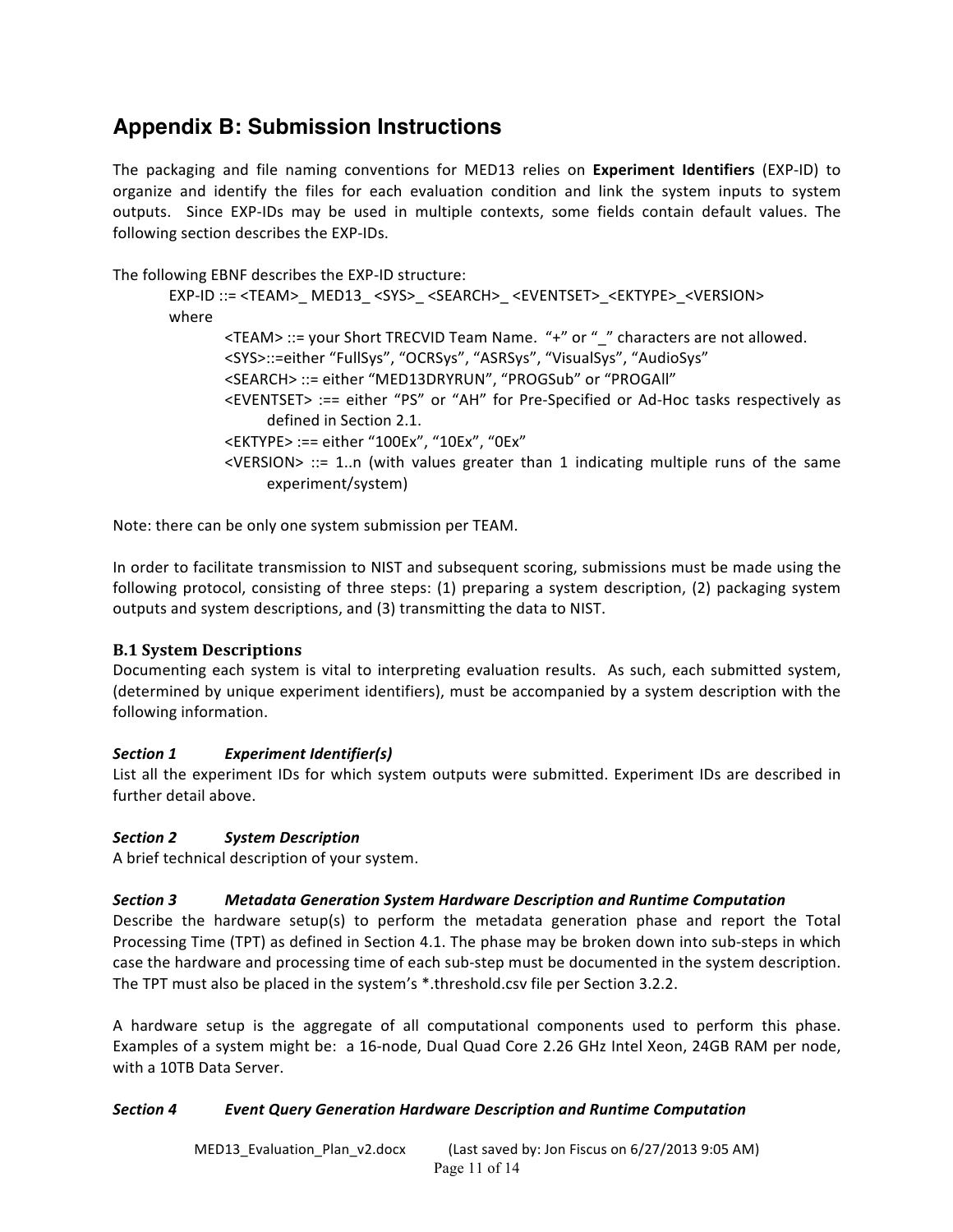Describes the computing hardware, including the number of CPU cores, used to generate the event queries. The Total Processing Time for each event and the Background Training Videos will be placed in the system's \*.threshold.csv file per Section 3.2.2.

The hardware setup is the aggregate of all computational components used to perform this phase.

#### *Section 5 Event Search Hardware Description*

Describes the computing hardware, including the number of CPU cores, used for executing the event search(s). The Total Processing Time for each event will be placed in the system's \*.threshold.csv file per Section 3.2.2.

The hardware setup is the aggregate of all computational components used to perform this phase. This hardware platform must be limited to a COTS standard personal computing platform.

#### *Section 6 Training data and knowledge sources*

Lists the resources used for system development, and runtime knowledge sources beyond the provided MED corpora.

#### *Section 7 References*

A list of pertinent references.

#### **B.2 Packaging Submissions**

All system output submissions must be formatted according to the following directory structure:

output/<EXPID>/<EXPID>.txt output/<EXPID>/<EXPID>.detection.csv output/<EXPID>/<EXPID>.threshold.csv

where,

EXPID is the experiment identifier as described in Section B.1, <EXPID>.txt is the system description file as specified above (Section B.2), <EXPID>.detection.csv is the CSV-formatted system output file containing the detection scores for each TrialID (see Section 2.2.2). <EXPID>.threshold.csv is the CSV-formatted system output file containing the detection thresholds and processing speed measurements (see Section 2.2.2)

Multiple EXPIDs may be present under the "output/" directory.

#### **B.3** Validating the Submission

The F4DE distribution contains a submission checker that validates the submission both at a syntactic and semantic level. Participants should check their submission prior to sending it to NIST. NIST will reject submissions that do not pass validation. The TRECVID MED13 Scoring Primer document (DEVA/doc/TRECVid-MED13-ScoringPrimer.html within the F4DE release) contains instructions for how to use the validator. NIST will use the following command line to validate MED submission files.

%TV13MED-SubmissionChecker --TrialIndex <DATA>\_TrialIndex.csv\ MED13\_testTEAM\_DRYRUN\_2.tar.bz2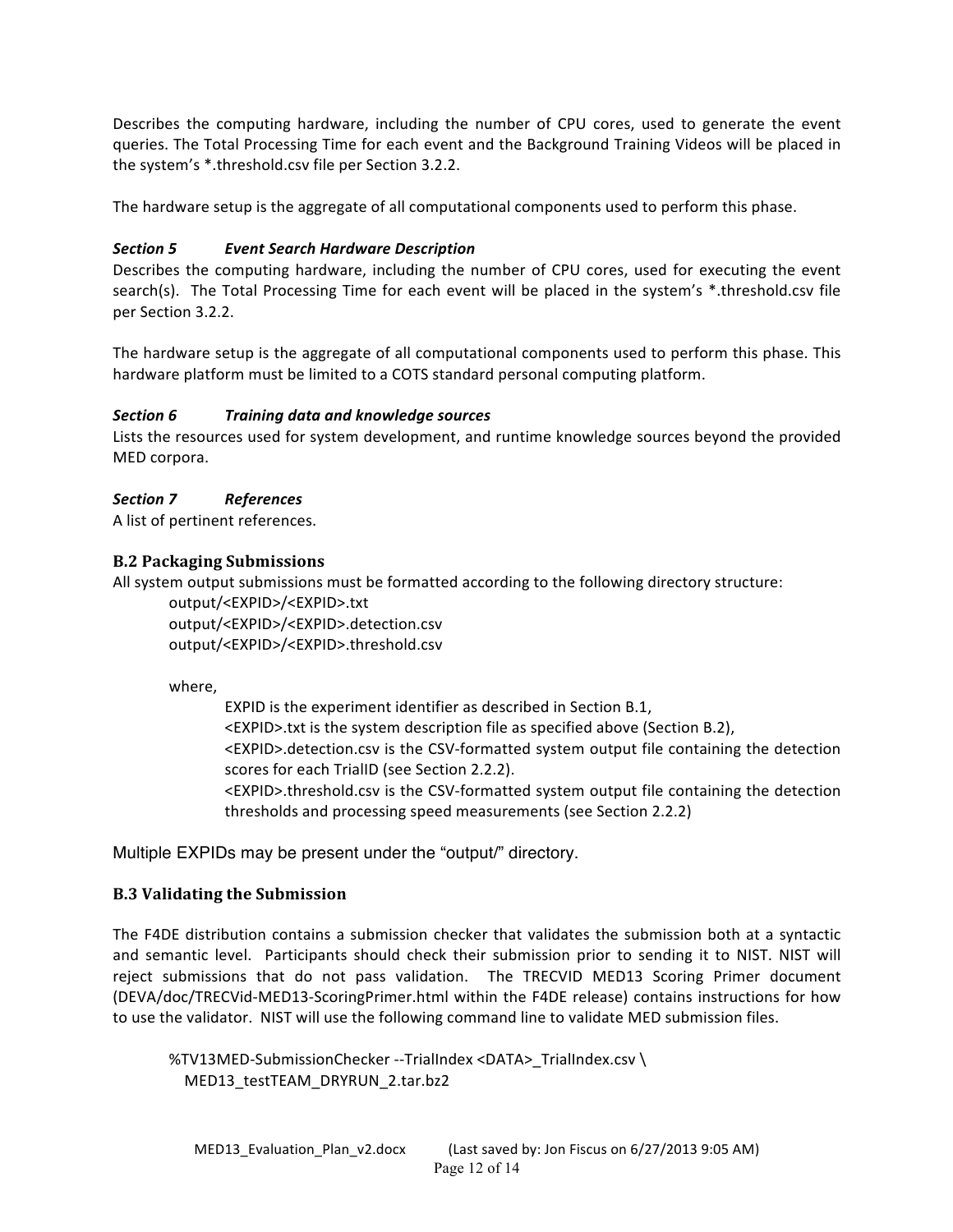#### **B.4 Transmitting Submissions**

To prepare your submission, first create the previously described file/directory structure. The following instructions assume that you are using the UNIX operating system. If you do not have access to UNIX utilities or ftp, please contact NIST to make alternate arrangements.

First, change directory to the parent directory of your "output/" directory. Next, type the following command: 

tar -cvf - ./output | gzip > MED13\_<TEAM>\_<SEARCH>\_<EVENTSET>\_<SUBNUM>.tgz where, 

<TEAM>, <SEARCH>, and <EVENTSET> are the same as defined above. <SUBNUM> is an integer 1 to n, where 1 identifies your first submission, 2 your second, etc. 

Important: only the latest submission will be used for scoring, but a submission file can contain multiple EXPIDs.

This command creates a single tar/gzip file containing all of your results. After shipment to NIST (as described in the next step), NIST will validate your submission with a syntactic and semantic validator.

Next, ftp to jaguar.ncsl.nist.gov giving the username 'anonymous' and (if requested) your e-mail address as the password. After you are logged in, issue the following set of commands, (the prompt will be 'ftp>'): 

ftp> cd incoming ftp> binary ftp> epsv4 off ftp> passive auto ftp> put MED13\_<TEAM>\_<SEARCH>\_<EVENTSET>\_<SUBNUM>.tgz ftp> quit

Note: the "epsv4 off' is designed to bypass a limitation of the FTP server, and should return: "EPSV/EPRT on IPv4 off.". If your prompt returns something different it is likely that your system does not support this feature, and therefore it is not needed.

Note: the "passive auto" should return "Passive mode: on; fallback to active mode: on".

Note that because the "incoming" ftp directory (where you just ftp-ed your submission) is write protected, you will not be able to overwrite any existing file by the same name (you will get an error message if you try), and you will not be able to list the incoming directory (i.e., with the "ls" or "dir" commands). Please note whether you get any error messages from the ftp process when you execute the ftp commands stated above and report them to NIST.

The last thing you need to do is send an e-mail message to med\_poc@nist.gov to notify NIST of your submission. The following information should be included in your email:

- the name of your submission file,
- $\cdot$  the file size,
- a listing of each of your submitted experiment IDs.

Please submit your files in time for us to deal with any transmission errors that might occur well before